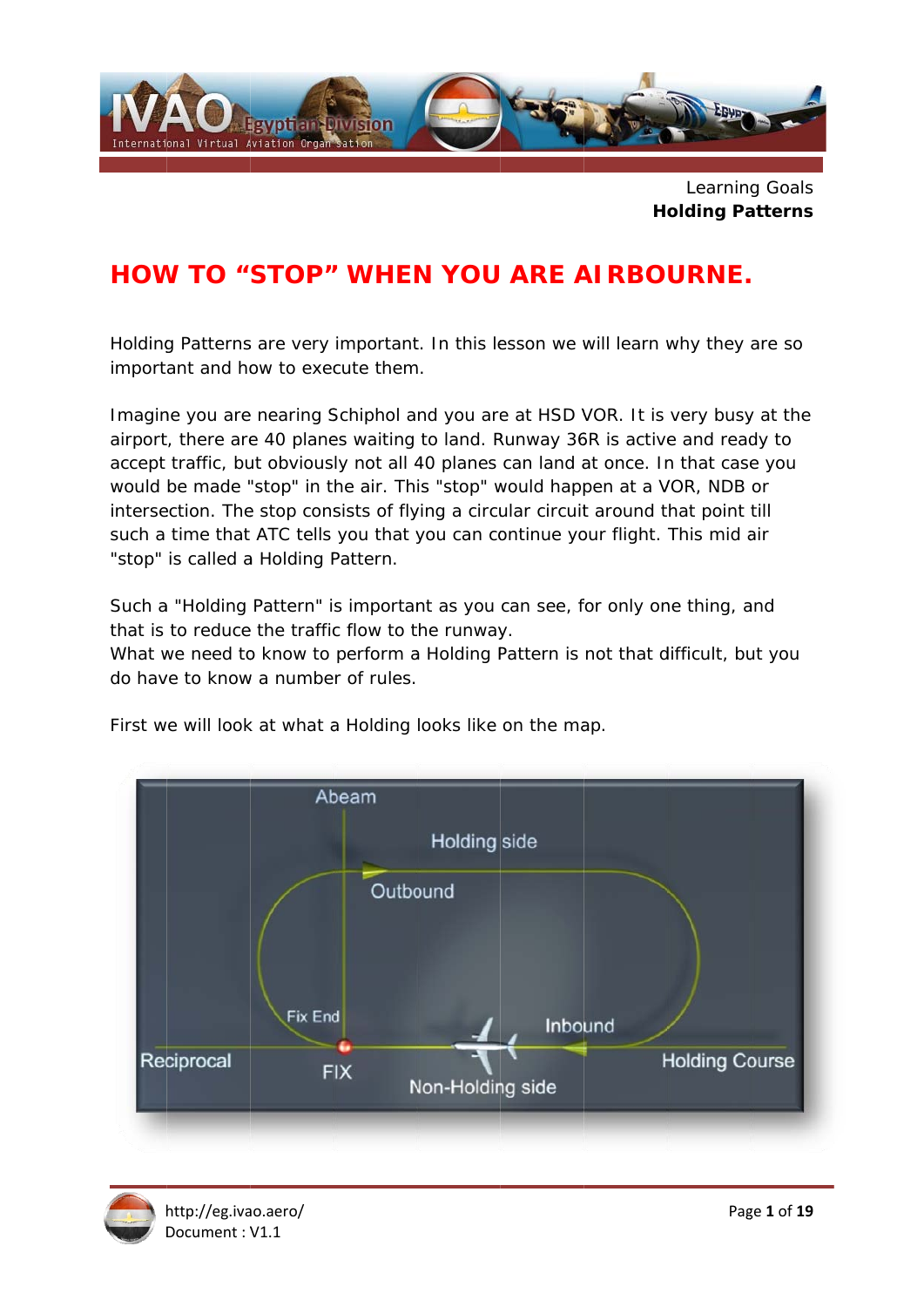Most turns in a Holding Pattern are to the right. This is the standard, but it could also be the other way around and you may have to make left turns. This would be shown on the charts

On the picture you see at first glance, a red point, it is called the FIX. This FIX is based on an Intersection, VOR, NDB or VORTAC stations. Let's briefly explain some terms:

#### **FIX**

The "Hub" of the Holding Pattern. Everything is based on the so-called FIX  $\bullet$ time, distance and navigation.

#### **FIX END**

The end of the racetrack pattern. Here you would start your turn for the outbound leg.

#### **ABEAM**

The point at which the aircraft is at a 90 degree angle to the FIX.  $\blacksquare$ 

#### **HOLDING SIDE**

The outbound leg of a holding pattern **OUTBOUND END** 

The end of the racetrack pattern which is also the furthest away point from  $\bullet$  $the$  $FIX$ 

#### **HOLDING COURSE**

The course of the holding pattern, which runs in-line with the FIX, this line may be intercepted by a Localiser, an airway or a VOR / VORTAC radial.

#### **RECIPROCAL**

The opposite (180 degrees) of the Holding course. To give you an example if the Holding course was 270, then the reciprocal would be  $270 - 180 =$ 90 degrees.

#### **NON HOLDING SIDE**

The inbound leg of the Holding.  $\bullet$ 

# **STACKED HOLDING**

Several aircrafts may fly the same holding pattern at the same time, separated vertically by 1,000 feet or more. New arrivals will be added at the top and the aircraft at the bottom of the stack will be taken out of the holding to make the final approach.

ATC will control the whole process, in some cases using a dedicated controller (called a stack controller) for each individual pattern.



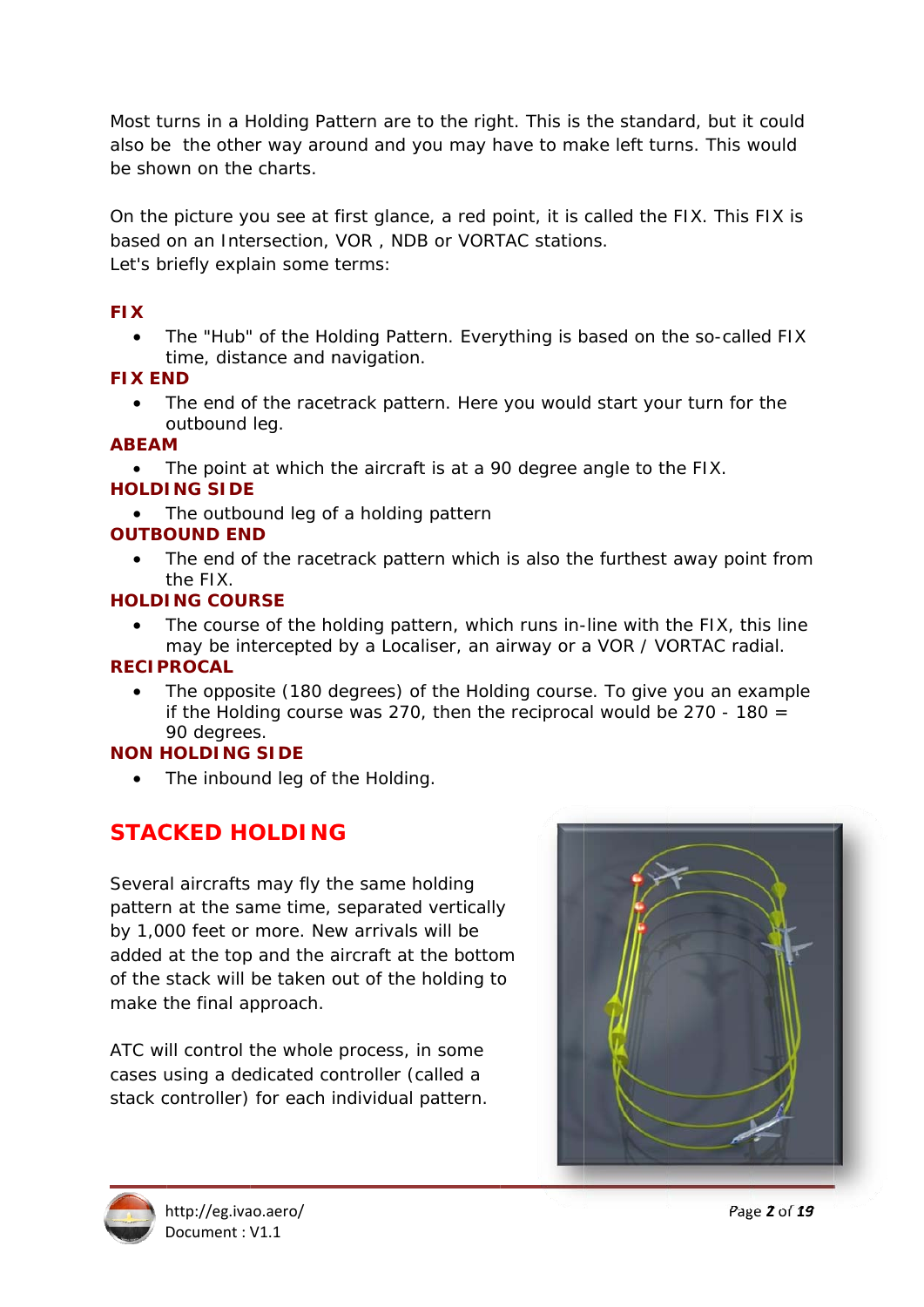### **Shuttle procedure.**

A shuttle procedure is a maneuver involving a descent or climb in a pattern similar to a holding pattern. It is used on instrument procedures located in mountainous areas, or for certain types of missed approaches, or when ATC clears a plane, located below in a stack, for the approach and instructs the planes holding in the same airspace to descend one step further.

The maneuver is flown exactly the same as a holding pattern, except that descent will occur within the inbound or the outbound leg. In order to prevent the airplane from exiting the protected airspace, speed is restricted to 200kts IAS.



shuttle procedure

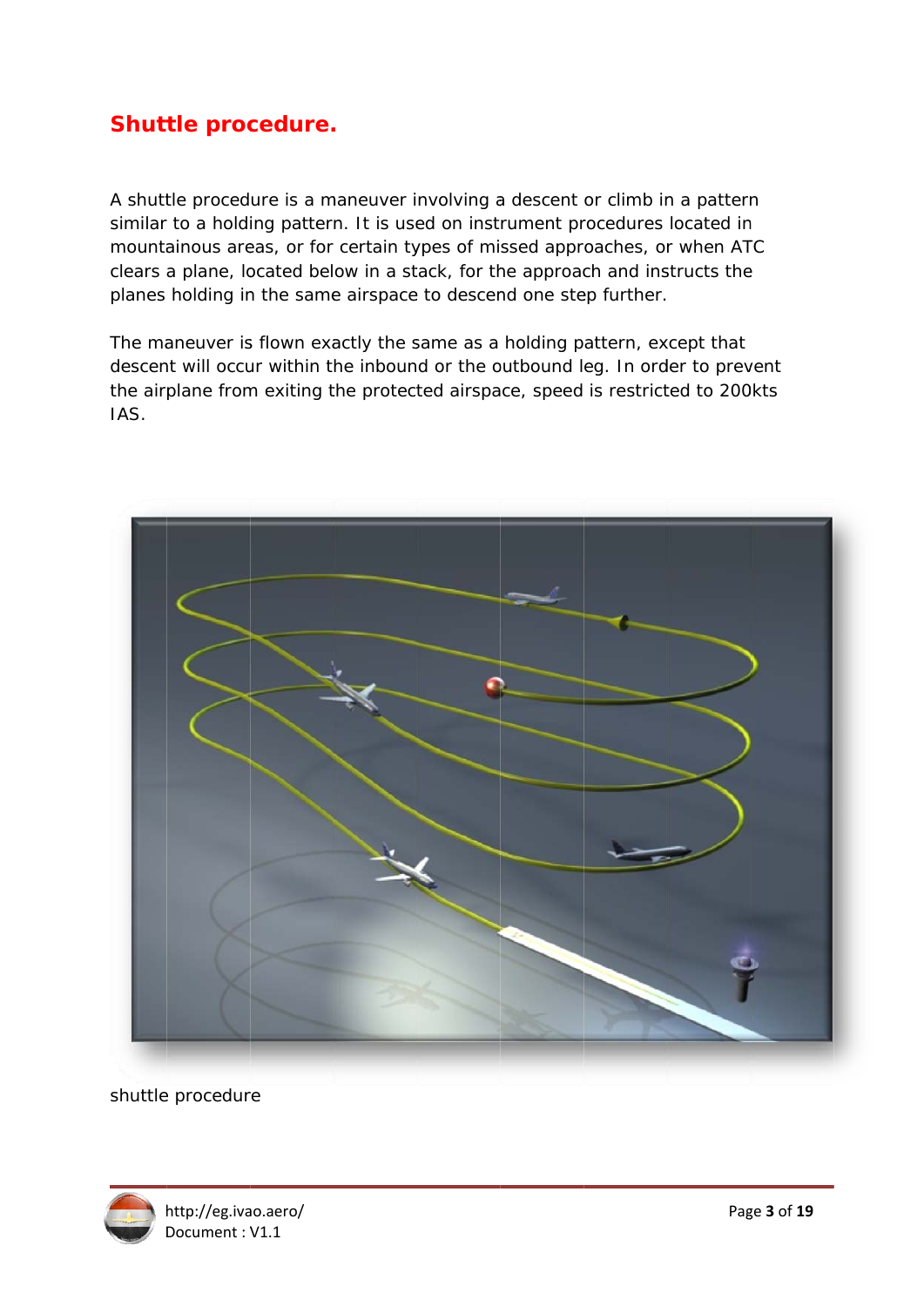# **TYPES OF HOLDING PATTERN**

There are several types of holding patterns. They could be based on a NDB, VOR etc. But also holdings based on 2 VOR's or holdings at a LOM (outer marker). I'll show you a few examples: von e $\star$ 



### **DME HOLDING**

#### DME HOLDING AWAY FROM THE NAVAID



It may happen that you encounter a a VOR or VORTAC, in Holding without that case you would be dealing with distances.

In this type of DME Holding you can see a distance of 20NM between the VORTAC and the FIX. The point at which you start your 180 degree turn away from the inbound leg is 10NM. That means that you must fly a distance of 10NM before you start your turn.

#### DME HOLDING TOWARDS THE NAVAID



This is a Holding where you are lined up with a NAVAID. For this you need the course for the inbound course to correctly align you with said NAVAID.

In this case you would use the DME (distance) from the VORTAC to identify the correct location where you would initiate your 180 degree turn.

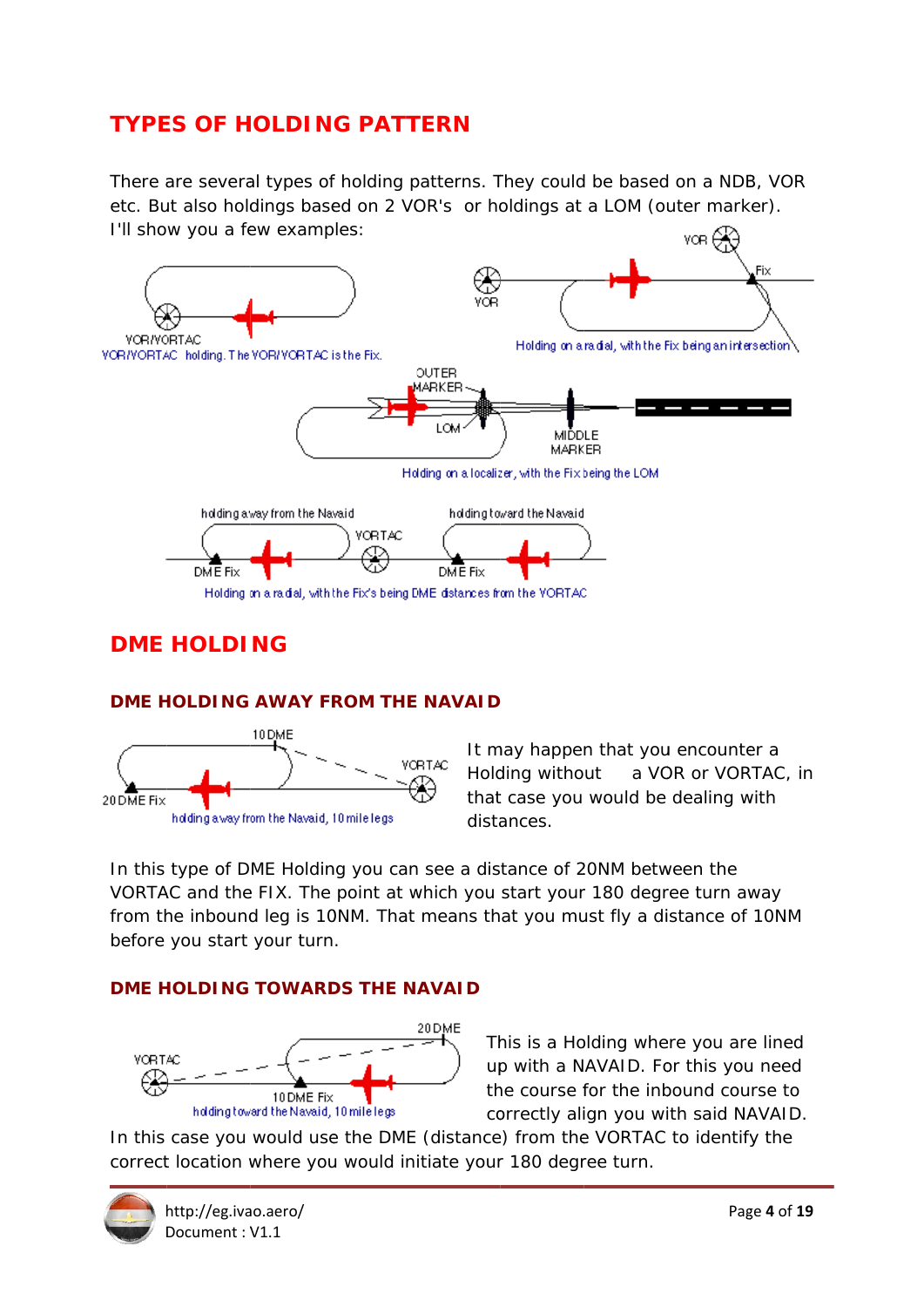### **HOW DO I ENTER A HOLDING ?**

The entry to a holding pattern is often the hardest part for a novice pilot to grasp, and determining and executing the proper entry while simultaneously controlling the aircraft, navigating and communicating with ATC requires practice.

There are 3 ways to enter a Holding.

- Parallel
- **Teardrop Entry**
- **Direct Entry**

#### **STANDARD HOLDING PATTERNS WITH RIGHT TURNS**



**Direct entry** 

**Parallel entry** 

**Teardrop entry** Offset entry

#### **NON-STANDARD HOLDING PATTERNS WITH LEFT TURNS**



**Direct Entry** 

**Parallel entry** 

**Teardrop entry** Offset entry



http://eg.ivao.aero/ Document: V1.1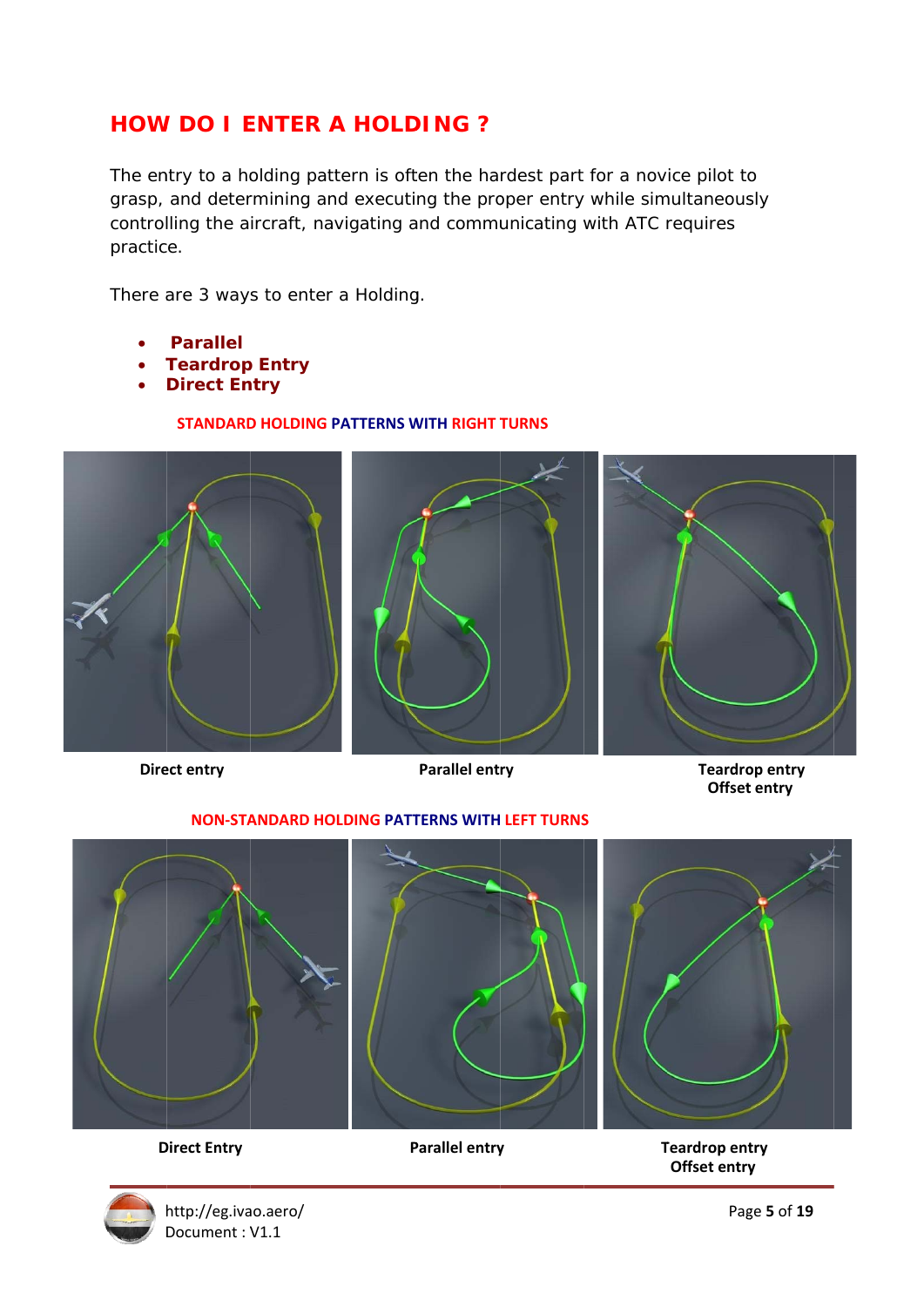### **HOW DO I KNOW WHICH ENTRY TO USE?**



**Standard Holding entries** 



**Non-Standard Holding entries** 



There are zones in the circle (see diagram) which divide it into three segments. This division centres around the FIX. If for example your inbound leg was 240 degrees, and we subtract 70 degrees from that, so 240-70=170 degrees. Then that would be the starting point of a Direct Entry. So on a heading of 160 then it would... be impossible to make a Direct Entry, in this case it

would be a Parallel Entry. So a Direct Entry starts between 170 and 350 degrees if the inbound course was 240. It is very important to know your current heading, so there can be no mistake in which type of entry you would use.

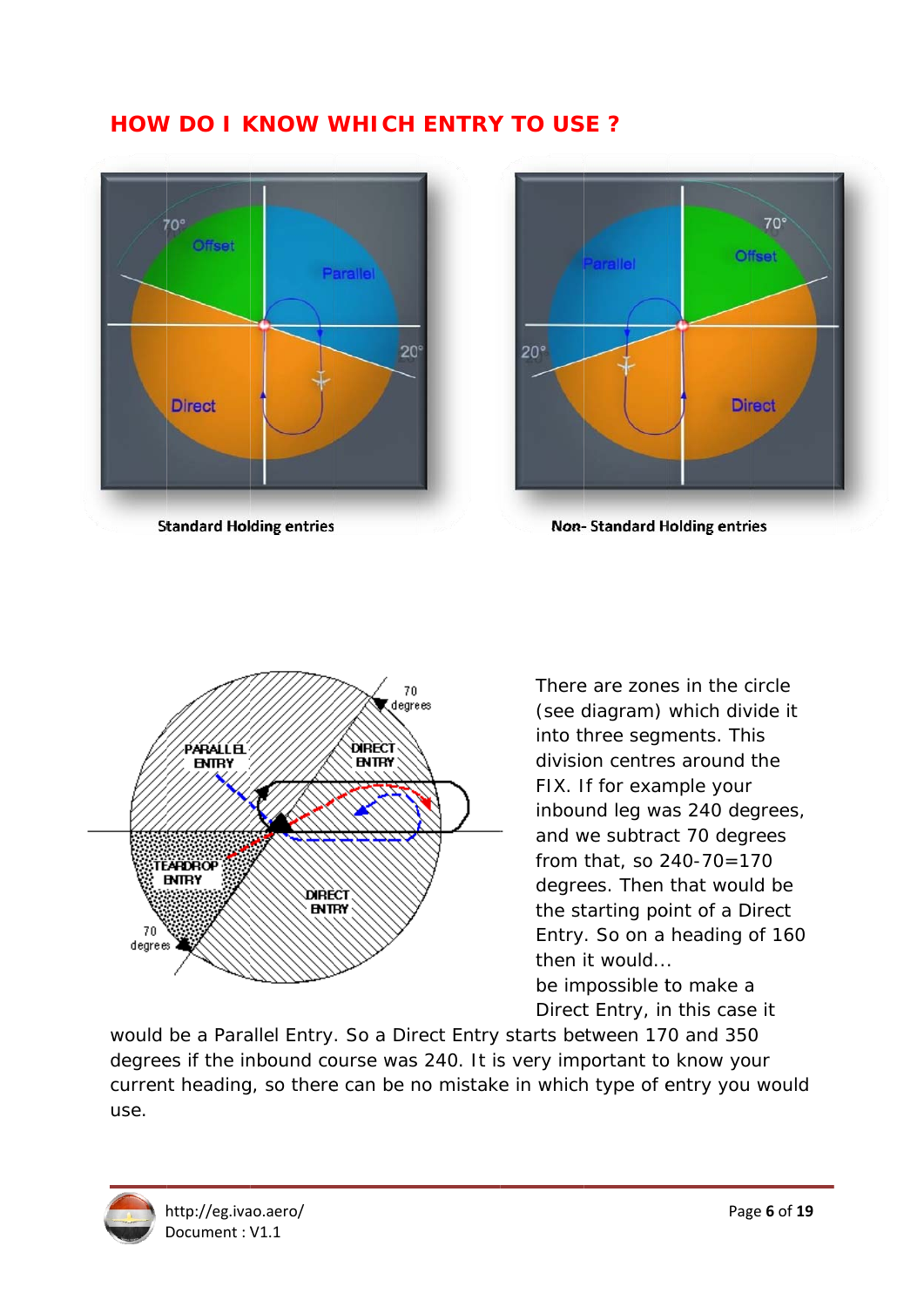### **LIMIT DECISIONS:**

When an aircraft is on the edge of 2 different zones for a Holding entry within a margin of  $+/-$  5 degrees, it's up to the pilot to decide which entry will be performed. The decision shall be based on staying clear of the NON-holding side and heavy crosswinds.





**Parallel entry** 

**Teardrop entry** 

Example: Entering the Hold from the Reciprocal.

### **FLYING THE ENTRIES**

#### **PARALLEL ENTRY**

• Fly in the zone marked Parallel Entry (see diagram), to the FIX. At the FIX execute a turn so that you are flying parallel to the inbound leg of the Holding. Start your timing as soon as you are flying parallel. After 1 minute execute a left hand turn to a heading of 30 degrees less than the inbound leg of the Holding so it will be easier to intercept the leg. On interception of the leg fly direct to the FIX. As an example we will again use our 240 degree inbound leg course. After the FIX fly on a heading of 060 (that is the opposite of the inbound

course), after one minute turn start a left hand turn to a heading of 210, this would bring your aircraft to the inbound leg line. The 30 degree difference that we have applied makes it easier to intercept the inbound course line.

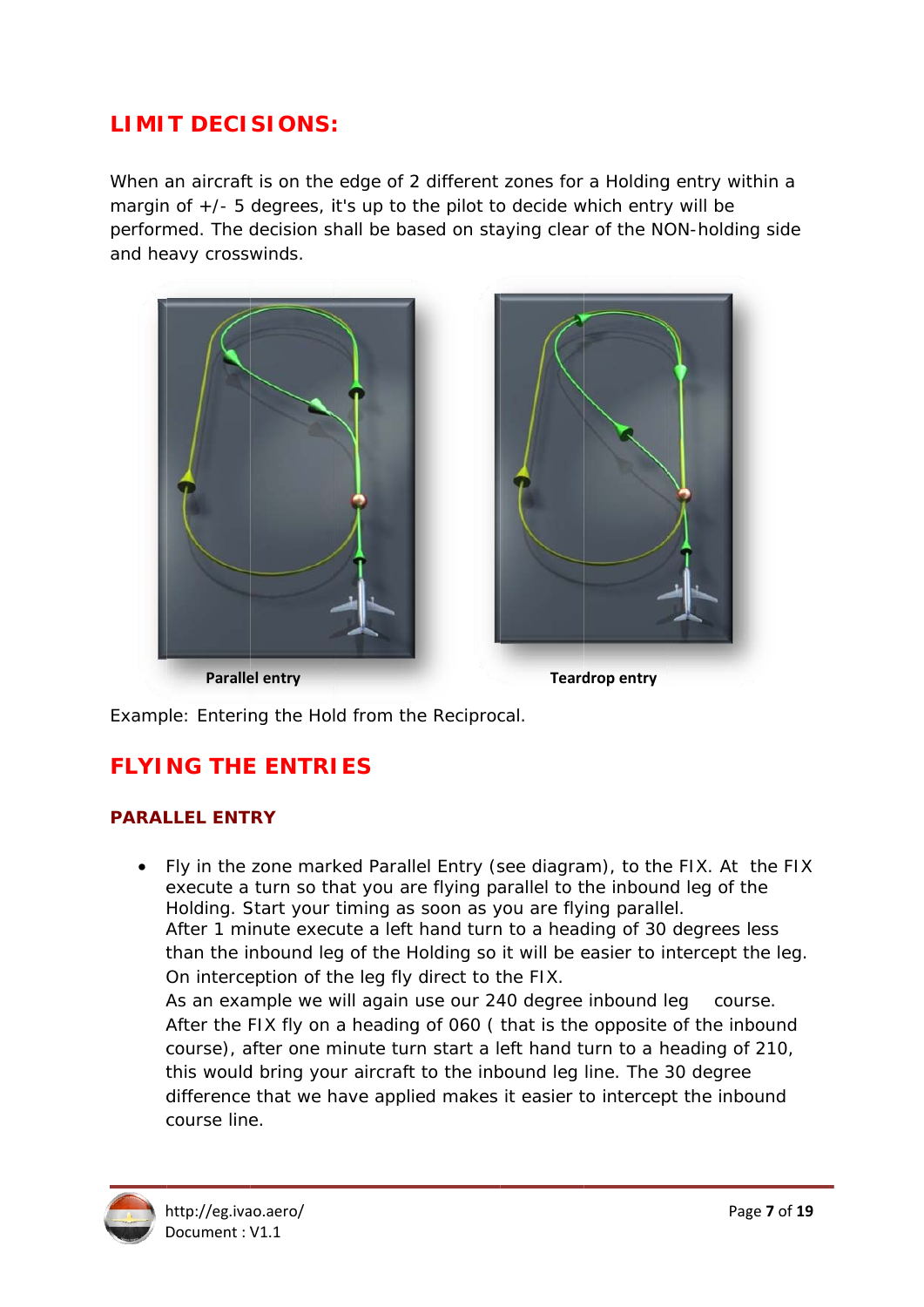#### **TEARDROP ENTRY**

• Fly in the zone marked Teardrop Entry (see diagram), to the FIX. After the FIX fly directly on a 30 degrees course to the left of the outbound course. Fly this for 1 minute, after which you make a right hand turn to the FIX via the outbound course. Our example: The inbound course is 240, after the FIX fly on a heading of 210 (that is the inbound course minus the 30 degrees). After 1 minute turn the aircraft back towards the FIX, you are now  $on$ the inbound leg of the Holding.

#### **DIRECT ENTRY**

• This is without question the easiest of them all. Flying in the zone Direct Entry (see diagram), then fly directly to the FIX. After the FIX execute a 180 degree turn to fly the outbound leg. You are now in the Holding.

In the 3 options we have just learned you can see that is all depends on how you approach the FIX, and with that, it determines what type of entry you would use, and also the type of FIX determines the name of the Holding. These holdings have laws and we need to uphold these laws, if we want to become professionals.

#### **HOLDING SPEED RESTRICTIONS**

It is important to know that when flying a Holding that there are restrictions when it comes to the speed of an aircraft.

There are differences in speed limitations as stated in the FAA regulations (US) and the ICAO regulations (Non-US). We will look at the ICAO.

Up to an altitude of 14000ft then the speed would be a maximum of 220-230 **KIAS** 

If you are higher than 14000ft then the speed would be a maximum of 265 KIAS.

This may not always be the case, but if other restrictions apply it would tell you in the charts of the relevant airport. If no speed restrictions are found on a chart then you are required to use these speeds unless otherwise instructed by ATC. A Holding pattern may sometimes take a long time, depending on levels of traffic, therefore clearly state to ATC, if you would like to fly slower in a Holding to conserve fuel.

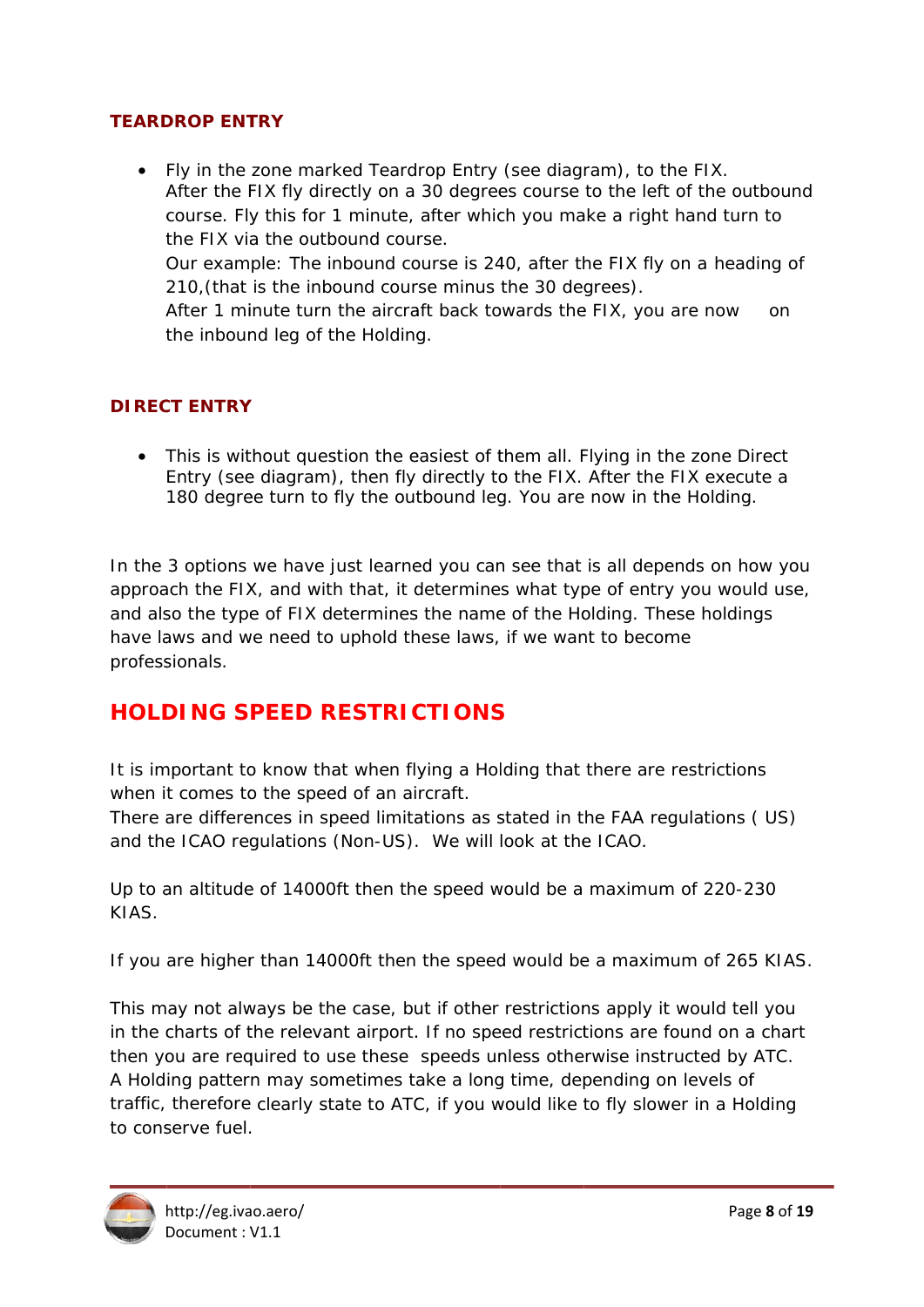# **HOLD SPEEDS (INDICATED) acc. ICAO**

| LEVELS (1)                                                     | <b>NORMAL CONDITIONS</b>                       | <b>TURBULENCE CONDITIONS</b>                           |
|----------------------------------------------------------------|------------------------------------------------|--------------------------------------------------------|
| Helicopters up to 6000FT<br>(1830M) inclusive                  | 100 KT (185KM/H)                               |                                                        |
| Up to 14 000 FT (4250 M)<br>linclusive                         | 230 KT (425 KM/H) (2) 170 Kt<br>(315 KM/H) (4) | 280 KT (520 KM/H) (3) 170 KT<br>(315 KM/H) (4)         |
| Above 14 000 FT (4 250 M) to<br>20 000 ft (6 100 M) inclusive  | 240 Kt (445 KM/H) (5)                          | 280 KT (520 KM/H) or 0,8 Mach<br>whichever is less (3) |
| Above 20 000 FT (6 100 M) to<br>34 000 FT (10 350 M) inclusive | 265 Kt (490 KM/H) (5)                          |                                                        |
| Above 34000 FT (10 350 M)                                      | 0,83 Mach                                      | 0,83 Mach                                              |

*(1) - Tabu ulated levels r represent "altit tude" or corres sponding "fligh ht levels" depe ending upon th he altimeter s etting in use.* 

(2) - When the holding procedure is followed by the initial segment of on instrument approach procedure (2) - When the holding procedure is followed by the initial segment of on instrument approach procedure<br>*promulgated at a higher speed than 230 KT (425 KM/H), the holding should also be promulgated at this higher* speed wherever possible.

(3) - The speed of 280 KT (520 KM/H) (0.8 Mach) reserved for turbulence conditions shall be used for holding *colly after prior clearance with ATC, unless the relevant publications indicate that the holding area can accommodate aircraft flying at this high holding speeds.* 

*(4)* - For holding limited to CAT A and B aircraft only and CAT H above 6000FT (1830M).

(5) - Wherever possible, 280 KT (520 KM/H) should be used for holding procedures associated with airway route *structures s*

# **TIMI ING**

There are standards to follow when it comes to Leg-time, that is the length of time you fly an inbound leg, before you make a 180 degree turn.

Below 14000ft the inbound leg time would be 1 minute.

Above 14000ft the inbound leg time would be 11/2 minutes.

time you fly an inbound leg, before you make a 180 degree turn.<br>Below 14000ft the inbound leg time would be 1 minute.<br>Above 14000ft the inbound leg time would be 1½ minutes.<br>timing begins *over/abeam* the fix, whichever oc position cannot be determined, start timing when turn to outbound is compl eted.

Now let's look at the total timing of a HOLDING below 14000ft.

- 1 minute for the outbound turn
- 1 minute for the outbound leg
- 1 minute for 180 degree turn to bring you back on the inbound leg.
- 1 minute for the inbound leg

This would be very easy to do if you don't have wind to deal with. But of course we almost always have wind to deal with, but I will explain more of that later.

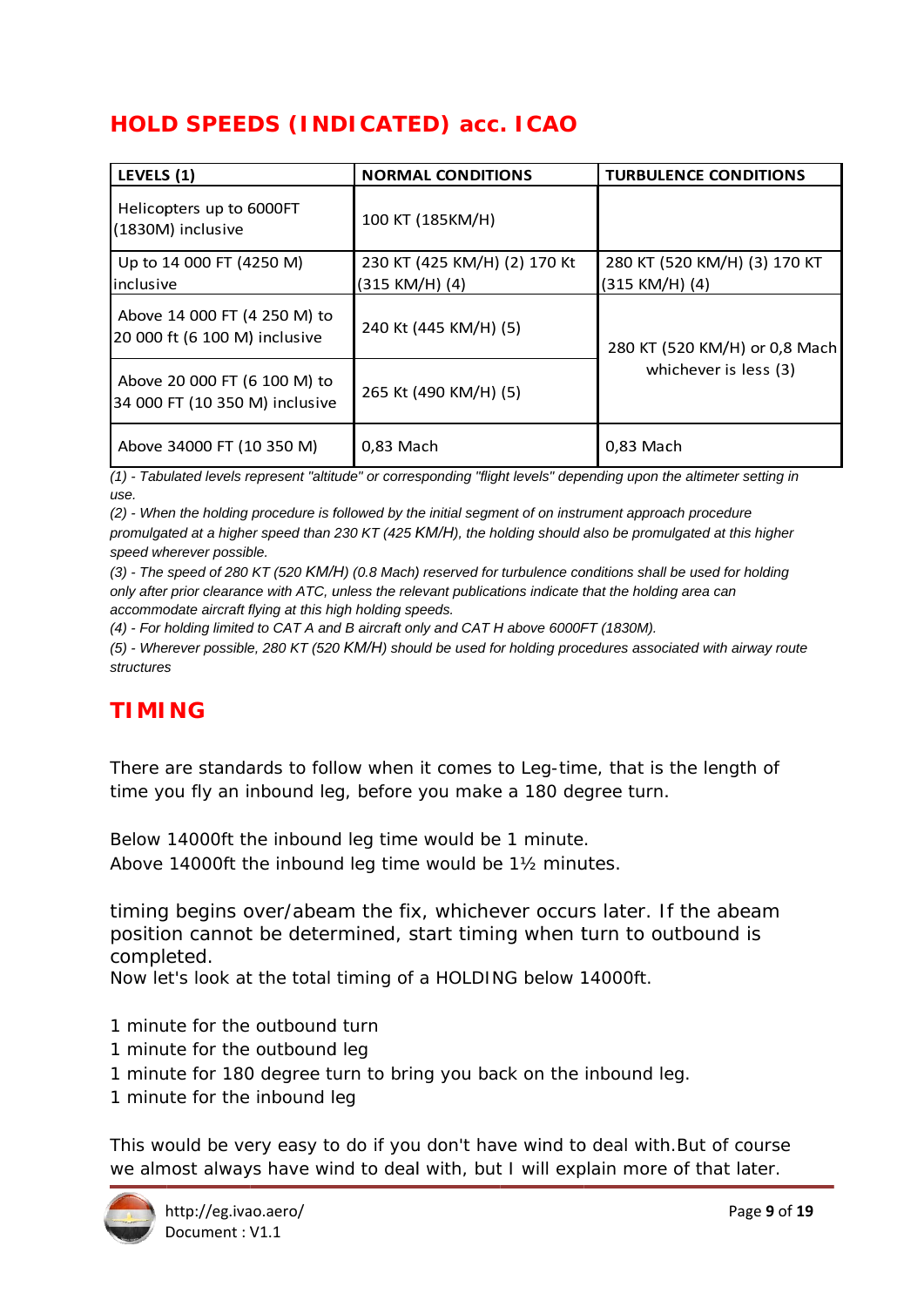### **STANDARD RATE TURN**

Standard Rate Turn is the Angle of Bank (position between horizon and wings) that you turn. The standard is that you rotate 360 degrees in 2 minutes. But doesn't the bank angle of different types of aircraft vary? I hear you ask, and yes you would be correct. A slower aircraft would need a lot less of an angle to make a turn than a faster one. So it all depends on what type of aircraft you are using.

That's all very well but how do we know what bank angle to use to make the correct turn?

Well that's why we have instruments in the cockpit !

In our panel we can see exactly the steepness of a turn and to correct it if necessary.



As you can see the instrument says 2 minutes. Therefore you can now bank your aircraft left or right to match your wings where it says L or R, and from that point on your aircraft would make a 360 degree turn in 2 minutes. Easy isn't it ??? What it comes down to is that you are making a standard 3 degrees per second turn, therefore taking 2

minutes to complete a 360 degree turn.

A pilot should make all turns during entry and while holding at:

- 1. 3° per second, or
- 2. 30° bank angle, or
- 3. 25 degree bank provided a flight director system is used.

Use whichever requires the least bank angle !

### **HOW TO REPORT IN THE HOLD?**

Pilots shall report the ATC that they entered the HOLD stating:

- 1: Call sign
- 2: "In the Hold over... (name the FIX)"
- 3: Altitude or Flight level
- 4: Speed

### WHEN TO REPORT IN THE HOLD?

- 1: on the Outbound leg after a DIRECT entry
- 2: on the Inbound leg after a Parallel entry
- 3: on the Inbound leg after a Teardrop (Offset) entry

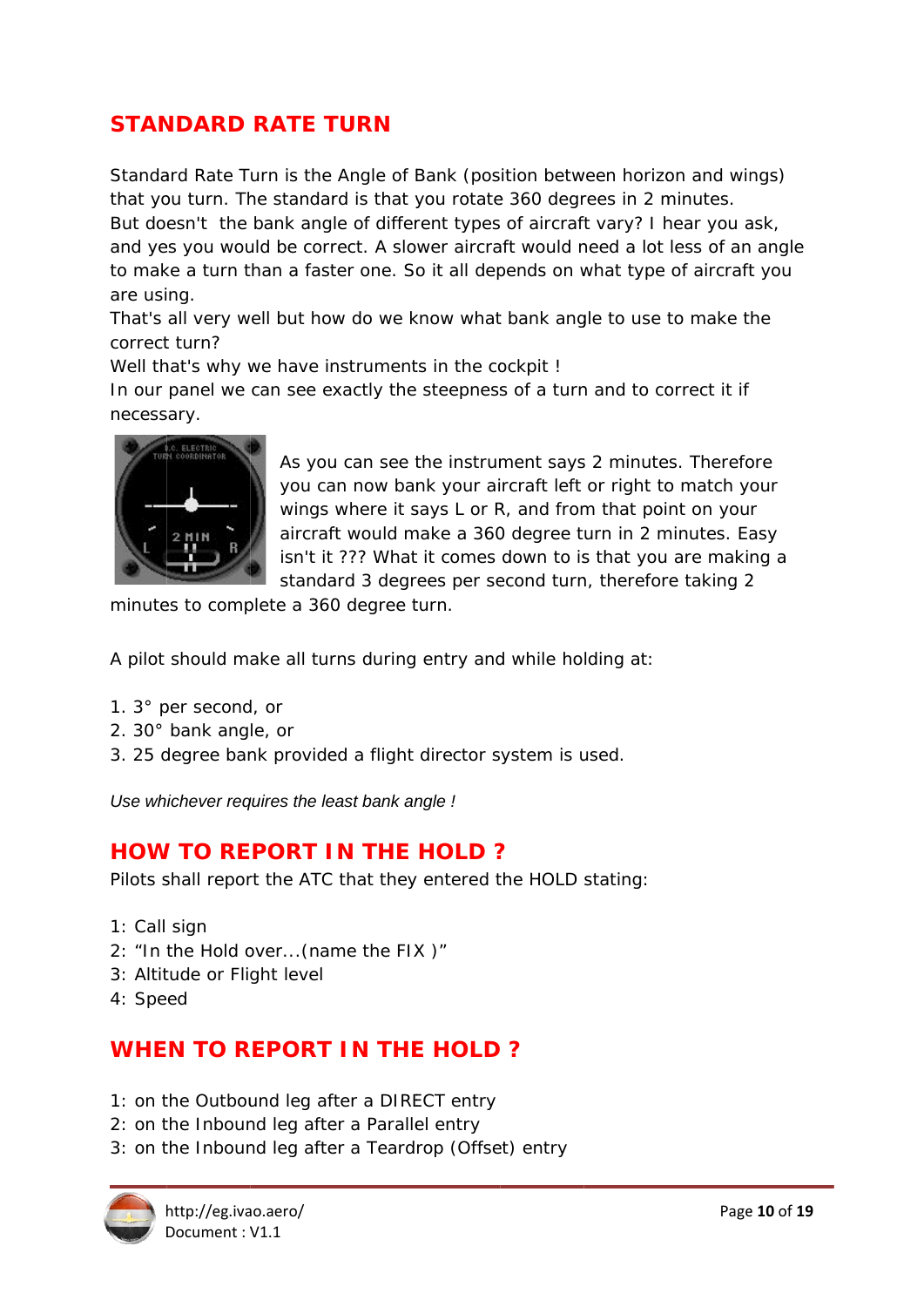### **HOW WILL ATC INSTRUCT YOU TO ENTER A HOLD?**

we will give you some examples:

ATC: " MSR606" enter the Hold over CVO VOR as published

ATC: " MSR606" hold over CVO VOR, inbound course 225, left turns, maintain 4500 feet, expect further clearance in 15 minutes.

ATC: " MSR606" hold North East of CVO VOR on the 045 degree radial, left turns, maintain 4500 feet, expect further clearance at 1730, time is 1715.

ATC: " MSR606" hold North East of CVO VOR on QDR 045, left turns, maintain 4500 feet, expect further clearance at 1730, time is 1715.

mmm....did I say we will give you some examples? You probably already noticed that the examples above are all four exactly the same Holds....but instructed differently.

So as you see....there are no strict rules. As long as you understand what is being said.

#### ATC issues **holding instructions** in the following form:

- Geographical reference of the Holding fix: the general location of the holding
- Inbound leg: the inbound leg is always the reference
- Turn direction: (right turns (standard) or left turns (non-standard)
- Altitude
- Expected further clearance time (EFC)  $\mathbf{r}$
- Current time (optional)

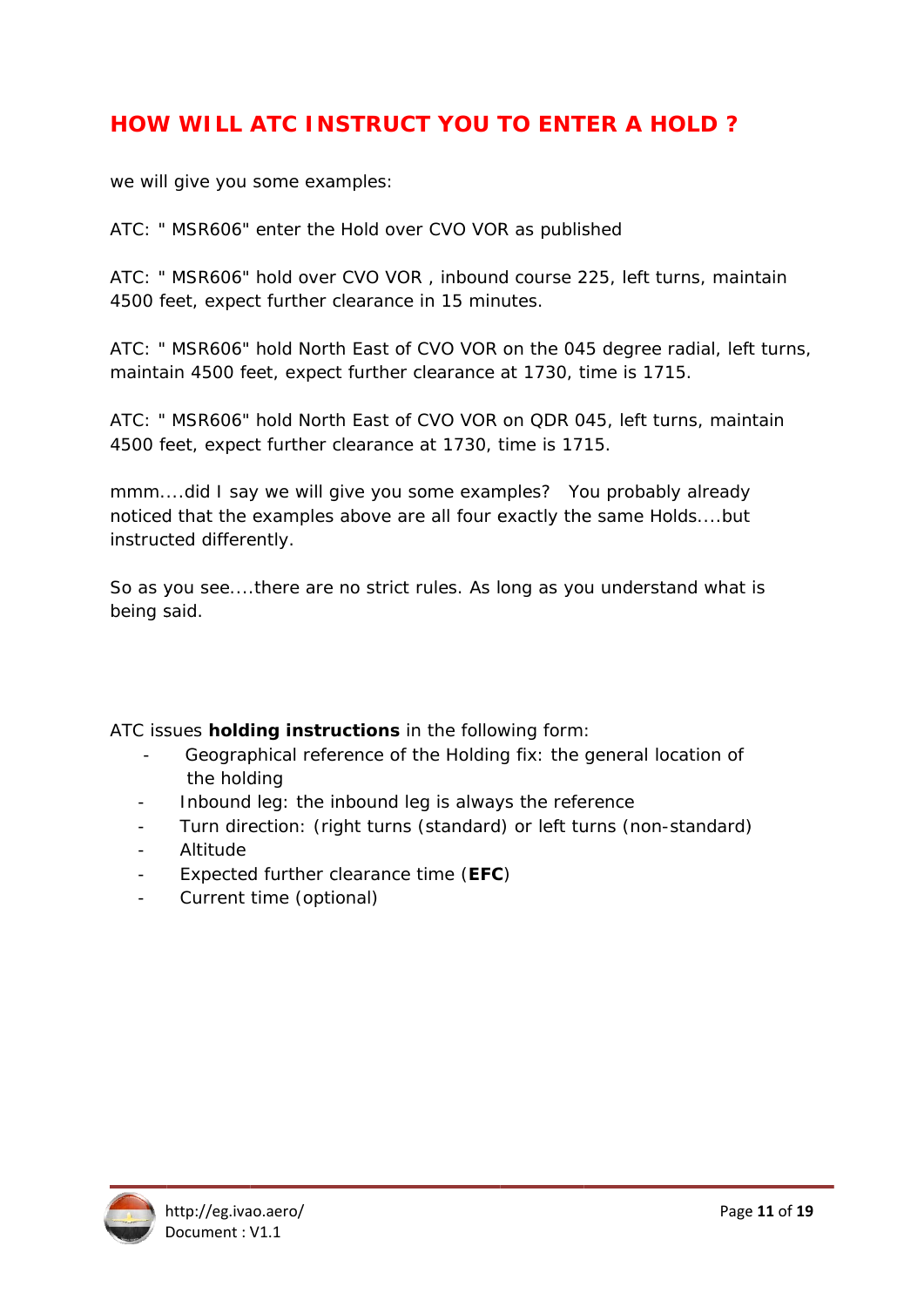## **FLYING A HOLDING PATTERN WITH WIND**



Wind is always a difficult factor to deal with, because it can blow your aircraft offcourse. If there was no wind you would be able to fly the perfect Holding Pattern, but as we all know wind is ever present. So how do we fly a Holding with wind? In the diagram above you see the wind, as soon as we would start our turn for the outbound leg the wind would take effect and blow us off-course which would really mess up our pattern. Also it is most probable that we would fly further distances, even if only flying 1 minute legs, because of the wind drift on the outbound leg. There is something we can do to minimise the effect of this drift. We could make a shallower turn, thus reducing our bank angle and taking the turn more slowly. Also we could shorten the outbound leg to 45 seconds instead of the full 1 minute.

The most important thing to remember is the Inbound leg, this must be in line with the FIX. If you keep your eye on that then the Holding should end up looking something like...



So while in the Holding, anticipate your positions, to get a better feel of what effect the wind is having, so that you can fly an acceptable Holding Pattern.

I hope that it has become clear to you, the different types of Holdings and how to execute them.

I have made a little checklist for you with all the points regarding a Holding Pattern.

- A pilot should make all turns during entry and while holding at:
	- 1. 3° per s second, or
	- 1. 3° per second, or<br>2. 30° bank angle, or

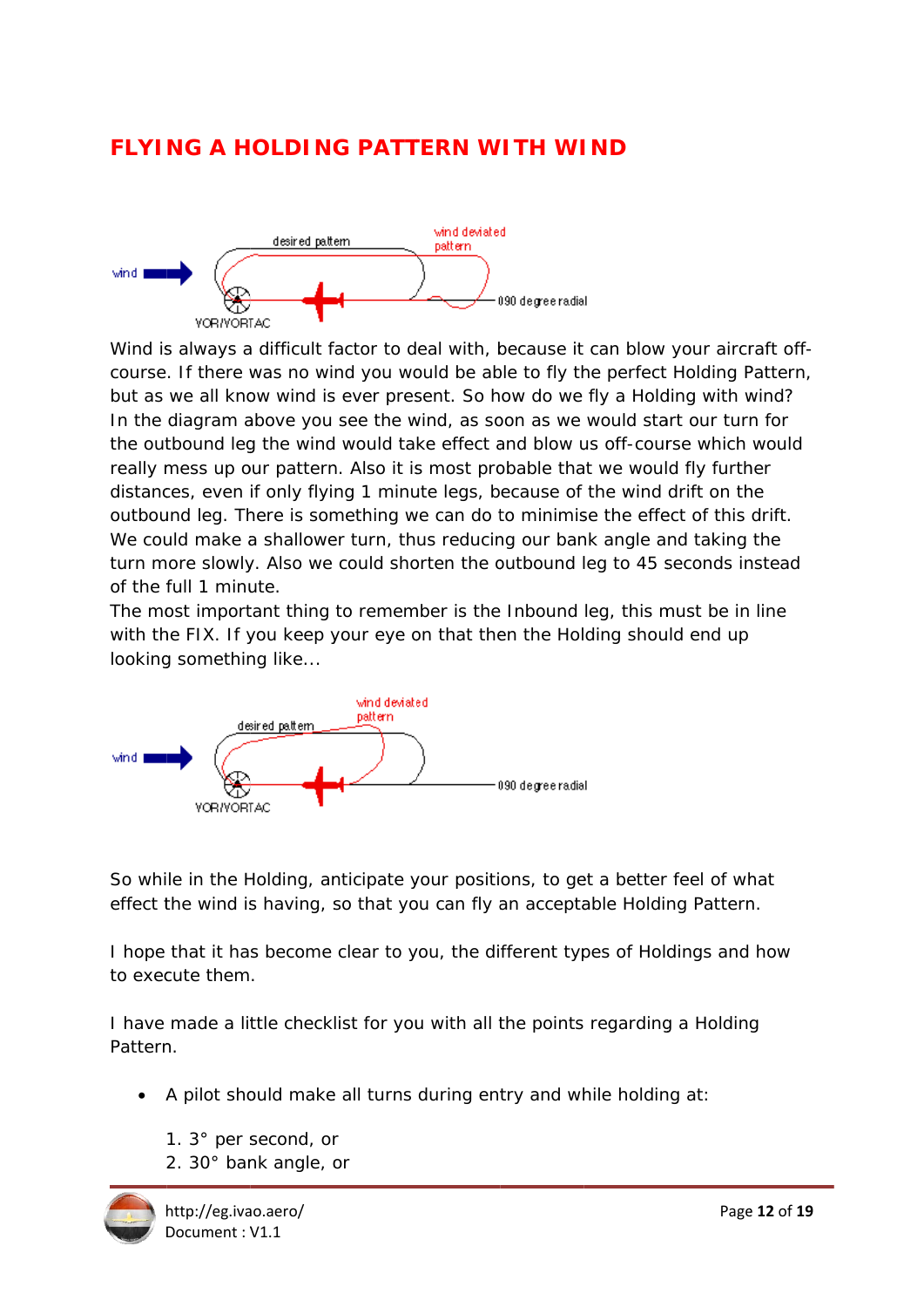3. 25 degree bank provided a flight director system is used. Use whichever requires the least bank angle!

- There are speed restrictions in a Holding Pattern.  $\bullet$
- Timing begins *over/abeam* the fix, whichever occurs later. If the abeam position cannot be determined, start timing when turn to outbound is completed.
- The inbound leg is the most important and should take 1 minute or 1<sup>1/2</sup> minutes depending on altitude. The inbound leg could also be dependent on a certain DME which you will find on the relevant charts or advised by ATC.
- **Standard Holding Pattern (With Wind)** A standard symmetrical holding pattern cannot be flown when winds exist. In those situations, the pilot is expected  $\mathsf{to}:$ 
	- Compensate for the effect of a known wind except when turning.  $\mathbf{1}$
	- $\mathcal{P}$ Adjust outbound timing to achieve a 1-minute (11/2 minutes above 14.000ft) inbound leg

### **PROCEDURE TURN**

In some cases we MUST us a holding pattern to perform a procedure turn.

This means we are using the Hold to get better aligned before proceeding with the approach procedure.

#### $\Omega$ r

We must use the Hold because our assigned altitude is above the published minimum holding altitude

To clarify this, an example:

We are at an heading of 260° inbound ROT NDB (the IAF) and we are already cleared for the ILS DME approach rwy 24 at Rotterdam. The heading from ROT NDB towards RR NDB is 052°. This angle is way too sharp for us to just turn right from ROT NDB towards RR NDB. In this case we HAVE to make a procedure turn. We will perform a parallel entry and pretend we are going to enter the hold over ROT NDB. We DO NOT report we are in the hold because we are only using it to make the turn. If we reach ROT NDB for the second time we can now directly continue with the ILS DME approach rwy 24.

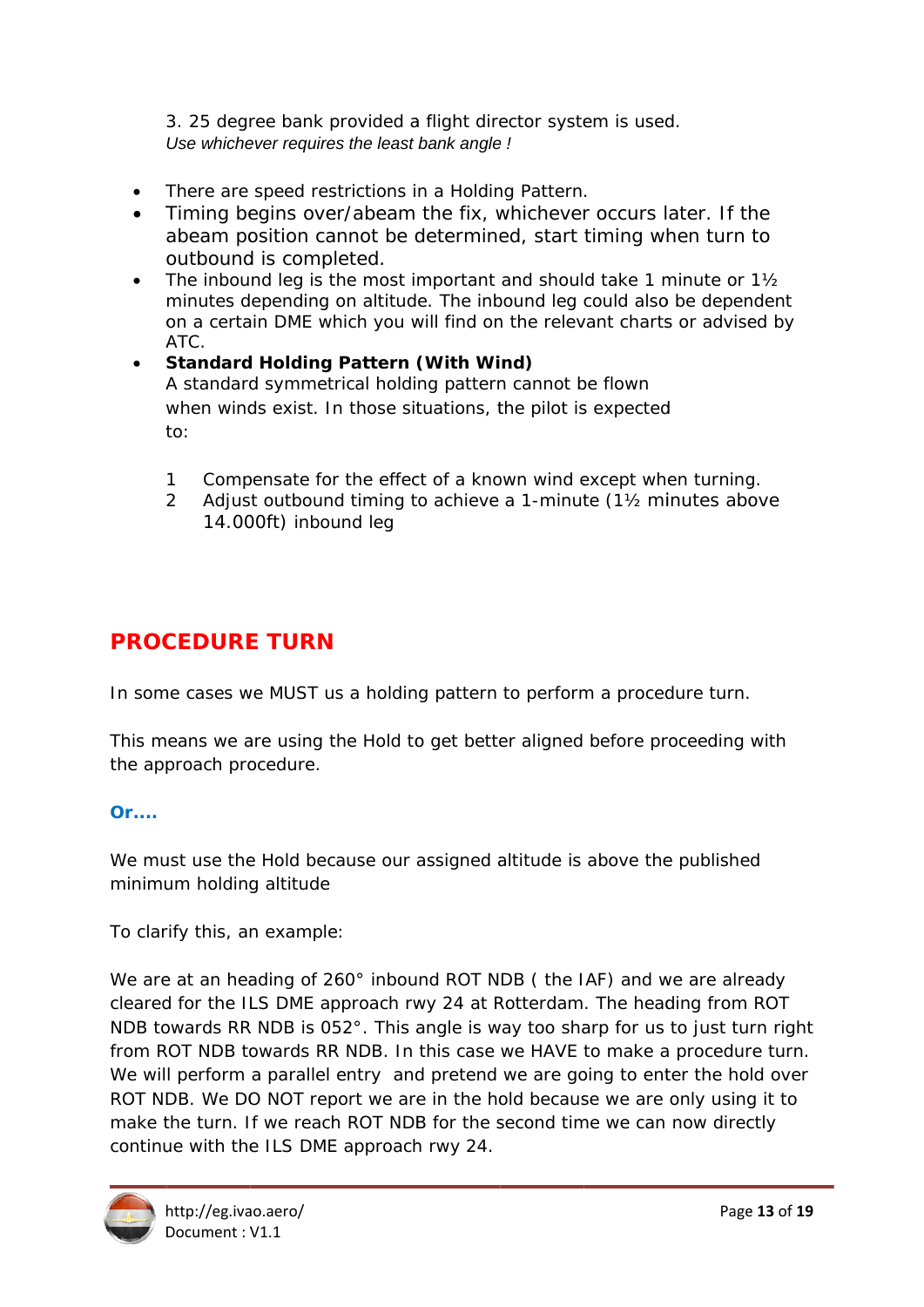

#### procedure turn decision criteria:

The angle between you current heading and the course guidance

| Max 10 $^{\circ}$  | on a FAF                        |
|--------------------|---------------------------------|
| Max $90^\circ$     | on a IAF precision approach     |
| Max 120 $^{\circ}$ | on a IAF non-precision approach |



Our heading is 260 and the course guidance is 052°. The difference is greater than 90° nl: 208° so also here we have to perform a procedure turn.

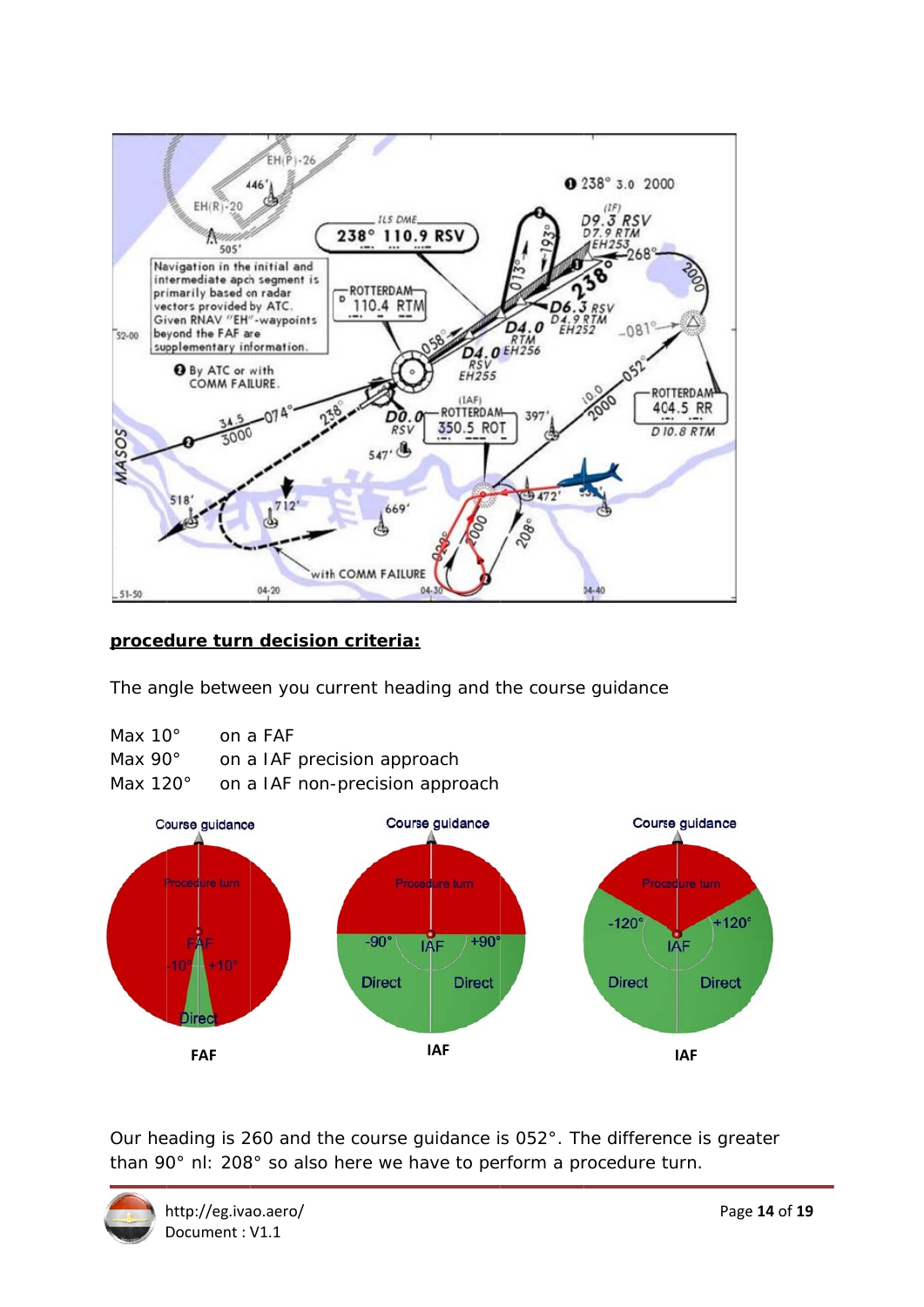# **WHEN SHOULD YOU ENTER A HOLD?**

The pilot is under no circumstance allowed to enter a hold prior to approval of the ATC.....UNLESS the HOLD is the end point of the previous instruction or arrival procedure and no further clearance is received.

1: When ATC tells you to do so.

- He will instruct you to enter a hold as published (acc. to the chart)
- He will instruct you to enter a non published holding by providing inbound course (or, turn, speed restrictions if necessary and expected delay
- Direction of holding from the fix in terms of the eight cardinal compass  $\bullet$ points (i.e., N, NE, E, SE, etc.).
- 2: When you have not yet received clearance to continue with the final approach.
- 3: If an aircraft is at the published minimum holding altitude and subsequently cleared for the approach, the holding pattern would only be a segment of the IAP if it is published on the instrument procedure chart and is used in lieu of a procedure turn.
- 4: If an aircraft is established in a published holding pattern at an assigned altitude above the published minimum holding altitude and subsequently cleared for the approach, the pilot may descend to the published minimum holding altitude. The holding pattern would only be a segment of the IAP if it is published on the instrument procedure chart and is used in lieu of a procedure turn.

Let me clarify this with a couple of examples for this is very important.

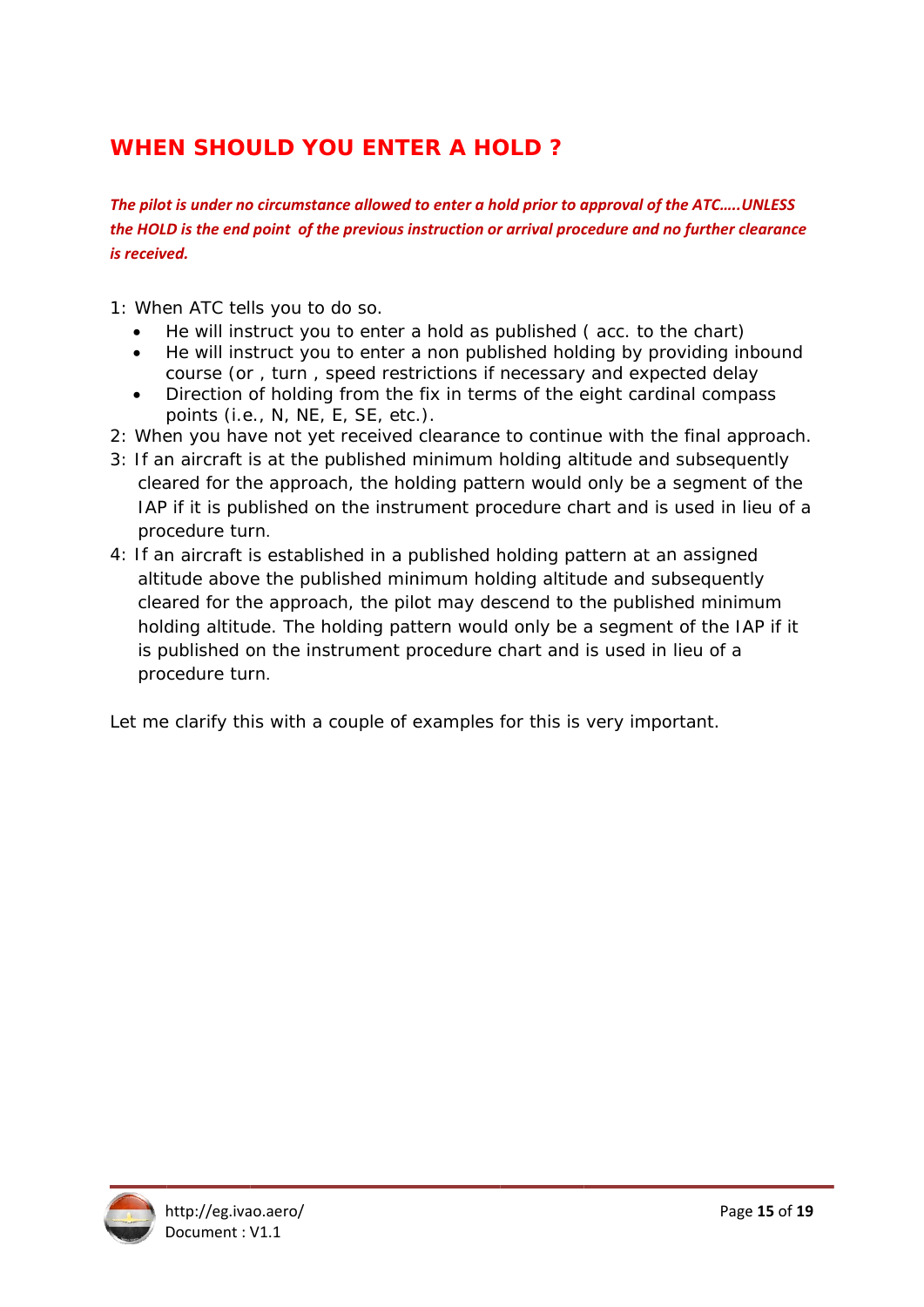

Let's assume we do a flight from LROP (Bucharest) to LRTR (Timisoara). At Timisoara we can expect rwy 29 for landing. We arrive from the South-East and are inbound ELTIM as our last waypoint. The chart of the ILS DME rwy 29 shows us ELTIM as the IAF (initial approach fix) and the HOLD at FL060.

1- The pilot is at FL 160 and instructed to descend to FL060 overhead ELTIM.

The pilot will use the 3 to 1 rule (3 nm per 1000ft) to estimate the distance needed for the descend. In this case he will need  $16-6 = 10 * 3 = 10$ 30nm for the descend. When the pilot is unable to comply to the crossing restriction he has to convey this to the ATC like:

pilot: "KLM479 unable to make the crossing restriction"

Now a few things can happen in this situation:

- A: The pilot can **request** to use the HOLD for further descent
- B: The ATC will tell the pilot to use the HOLD for further descent
- C: The ATC will give the pilot vectors and speed restrictions

So. under no circumstance the pilot will enter the HOLD for his own convenience since he will then turn in the opposite direction of his current heading and this might impose a dangerous situation on surrounding traffic. Only the ATC has a clear view on the situation!

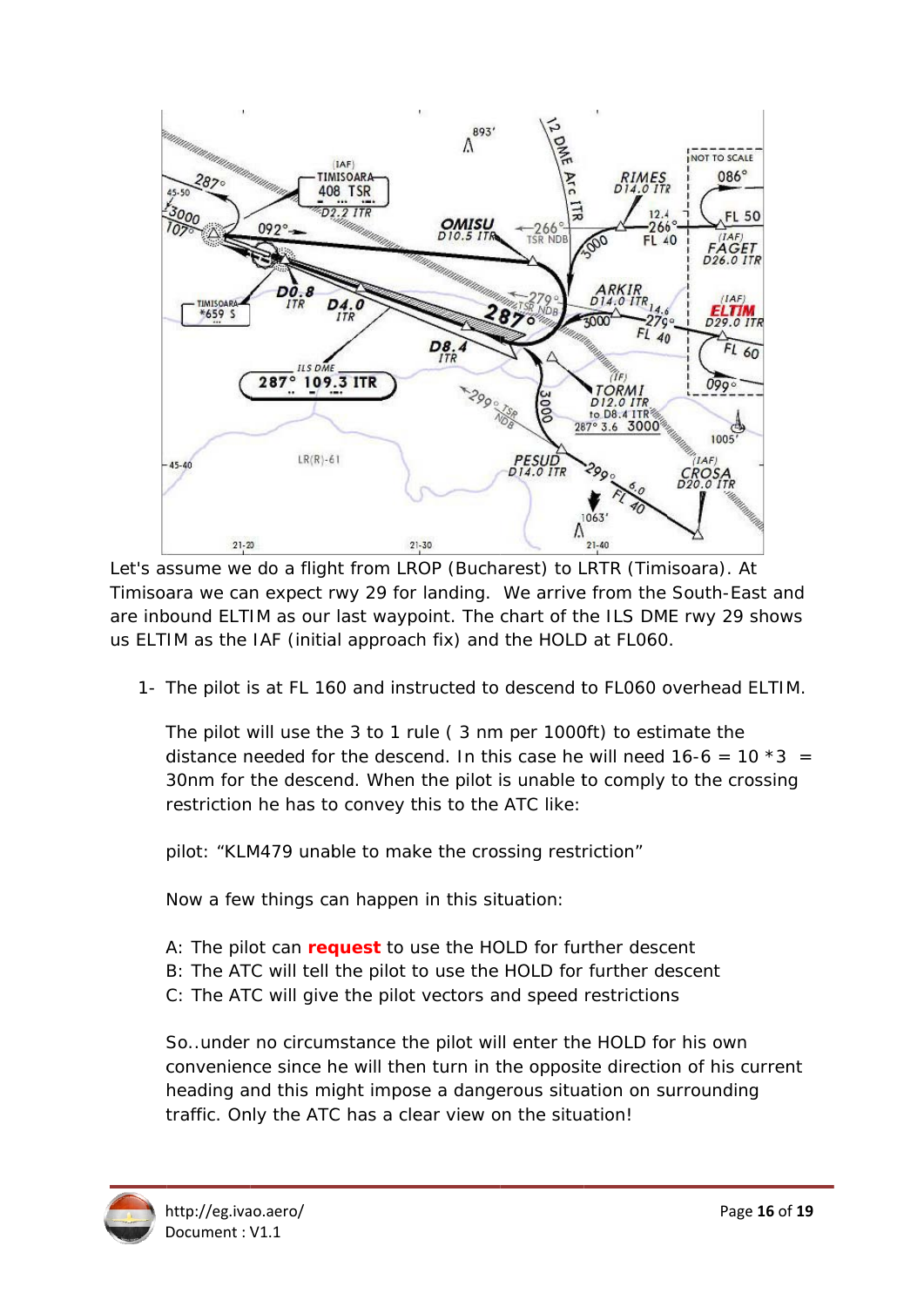2- The pilot is at FL 160 and instructed to descend to FL060 AND cleared for the ILS DME RWY 29

Again the pilot will us the 3 to 1 rule to estimate the distance needed for the descend. In case he reaches it in time at ELTIM there is no problem. In case he will reach ELTIM at FL 080 he is still allowed to continue with the procedure because he was already cleared for the ILS DME RWY 29.

So....also here, there are a few options.

A: the pilot decides to **request** to enter the HOLD for the descent to FL060 for he is wasting time and fuel for a descent of only 2000ft. before he continues with the approach. This however is not very logical

that with the 3-1 rule he only needs 12 nm to get from FL080 at ELTIM to catch the descent profile. (distance between ELTIM and ARKIR = 14.6nm) The only important thing here is that the pilot has to reach the altitude at the FAF to intercept the glide and that he is able to descend and B: The pilot just continues with the approach as cleared because he knows FL040 before reaching ARKIR. Its more than enough time get on track and manoeuvre in a reasonable fashion. So no kamikaze dives !

there is not enough distance left to comply with the rest of the procedure which he was already cleared for. It's the responsibility of the pilot to think ahead and he now has no other alternative to report this immediately to ATC and tell him he is unable to comply with the procedure. The ATC will solve the problem by giving him vectors or he will put him in the HOLD for further descent. C: In case he concluded that he will reach ELTIM let say at FL100, then

No let's assume we departed from another airport and our heading towards ELTIM is 170°

3- As we know when course guidance is given and a procedure turn is d discussed in items 1 1 and 2. required to be performed to get on track, the same rules apply as

A: The pilot reaches ELTIM at FL 060 on a heading 170 and cleared for the ILS DME rwy 29

the ILS DME rwy 29<br>The pilot uses the HOLD in lieu of a procedure turn and continues with the approach procedure. He doesn't report in the hold!

B: The pilot reaches ELTIM at FL 080 on a heading 170 and cleared for the ILS DME rwy 29

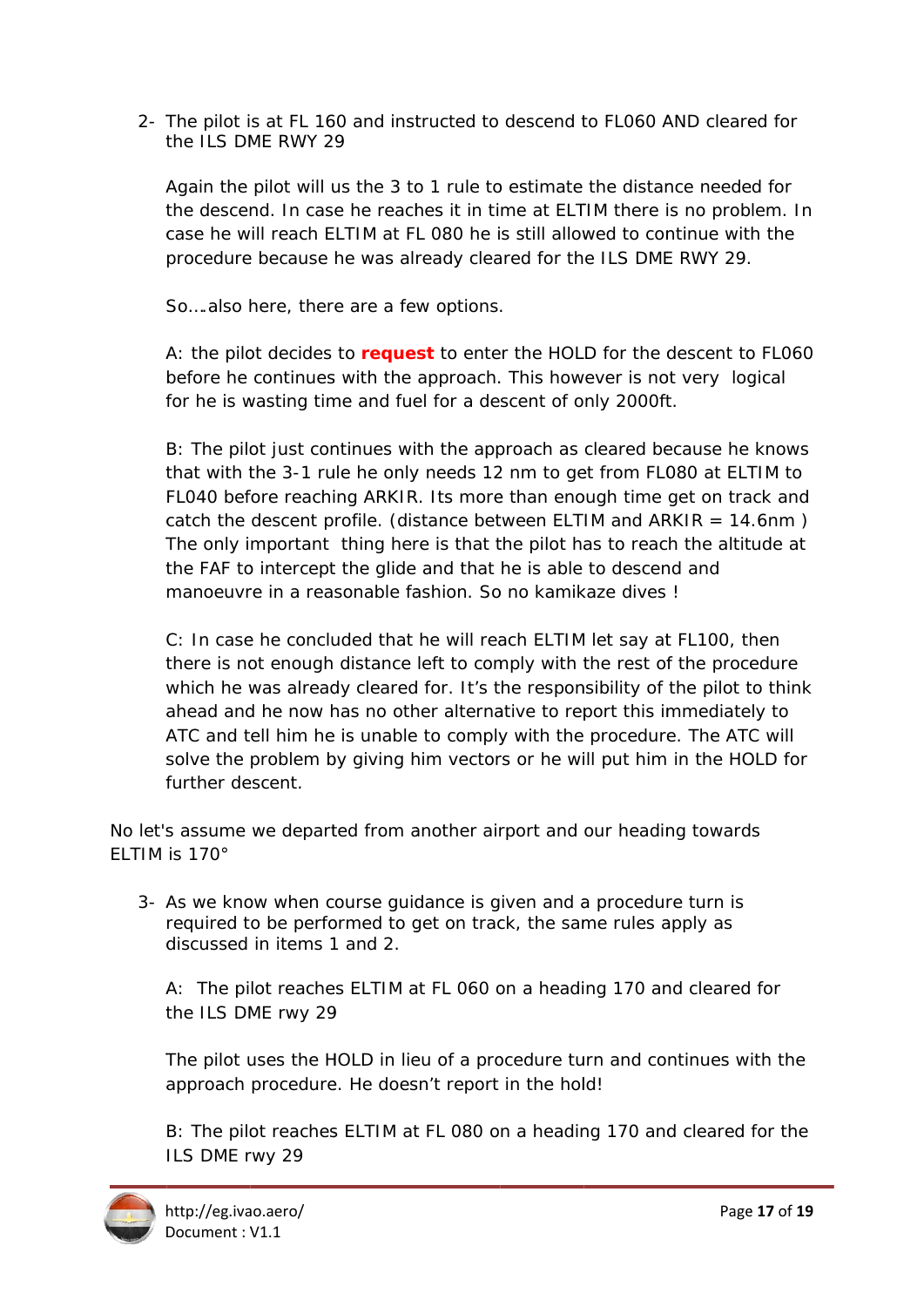If an aircraft is established in a published holding pattern at an assigned altitude above the published minimum holding altitude and subsequently cleared for the approach, the pilot may descend to the published minimum holding altitude. The holding pattern would only be a segment of the IAP if it is published on the instrument procedure chart and is used in lieu of a procedure turn.

So... in this case the pilot is allowed to descent to FL060 during the procedure turn

C: The pilot reaches ELTIM at FL 100 on a heading 170 and cleared for the ILS DME rwy 29

The pilot thinks ahead and understands that one procedure turn is not enough to descend to FL060. Which brings us back to the items as discussed in 1 and 2. Either the pilot will decide to continue with the approach because he has enough distance after ELTIM to descent and catch the profile...or he will tell ATC that he is unable to comply with the rest of the procedure.

4- Sometimes the ATC uses the term EXPECT

ATC: "KLM479, after ELTIM expect ILS DME rwy 29"

There is a lot of discussion about the legality of the term EXPECT and therefore not always very clear to the pilot.

For many pilots the word EXPECT in an instruction means that this will be the next logical step. So most of the pilots (also in real life) will NOT enter the hold at ELTIM and continue with the EXPECTED instruction although they were not CLEARED for the ILS DME rwy 29.

Other pilots just think the opposite. They didn't get any CLEARANCE to continue so they enter the HOLD.

In short: ...there are no clear rules about this and therefore should be handled with care. If you are uncertain about what you can EXPECT....ask for confirmation from the ATC

Just remember that you as a pilot will follow instructions from the ATC...and when no further clearance is received...ask for it...and when there is no reply....you have no other option then to enter the HOLD.

One final note on HOLDING altitudes.